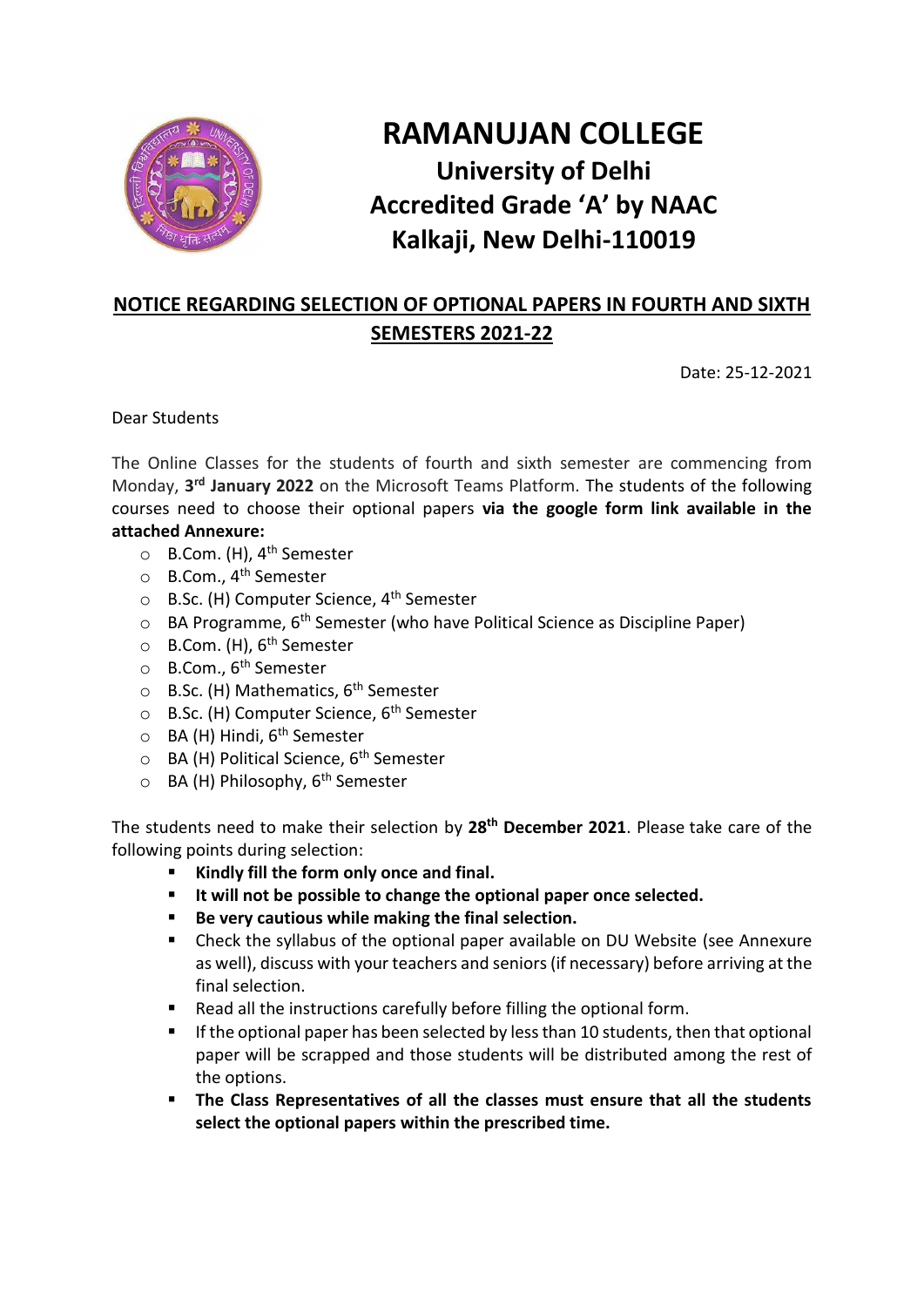The list of Optional Papers and Google Form Link for their selection is attached for your reference as Annexure. In case of any query or clarification, please feel free to mail at [timetable@ramanujan.du.ac.in](mailto:timetable@ramanujan.du.ac.in)

mar (Maria) Planet Barnamal<br>रामानुजन कॉलेज / Ramanujan College<br>दिल्ली विश्वविद्यालय / University of Delhi<br>कालकाजी, नई दिल्ली-110019 / Kalkaji, New Delhi-110019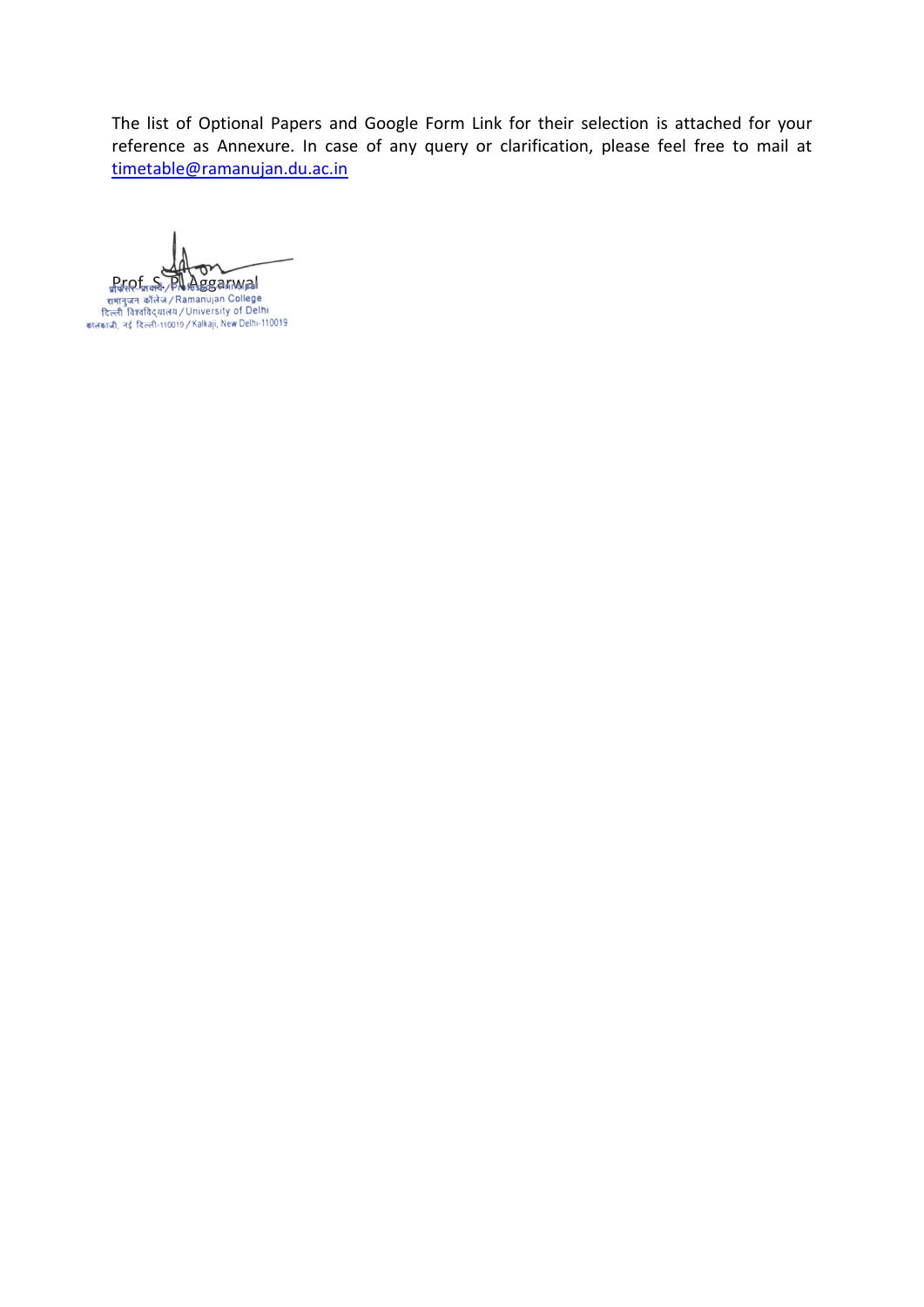## **ANNEXURE**

| <b>Course</b>                                                               | <b>Optional papers</b>                                                                                                                                                                                                     | <b>Syllabus Link</b>                                                                                               | <b>Optional Form</b>                                    |
|-----------------------------------------------------------------------------|----------------------------------------------------------------------------------------------------------------------------------------------------------------------------------------------------------------------------|--------------------------------------------------------------------------------------------------------------------|---------------------------------------------------------|
|                                                                             |                                                                                                                                                                                                                            |                                                                                                                    | Link                                                    |
| B.Com. $(H)$ , $4th$<br><b>Semester</b>                                     | <b>Skill Enhancement Course (SEC):</b><br>Any one of the following:<br>Option-1: Collective Bargaining &<br><b>Negotiation Skills</b><br>Option-2: E-Filing of Returns (with Practical)<br>Option-3: Cyber Crimes and Laws | http://www.du.ac<br>.in/uploads/Revi<br>syll 19082019/19<br>082019 31 July<br>Final B.Com hon<br>s SYLLABUS.pdf    | https://forms.gle/<br>8Eo84A4gSLmBA<br>4gW7             |
| B.Com., 4 <sup>th</sup><br><b>Semester</b>                                  | <b>Skill Enhancement Course (SEC):</b><br>Any one of the following:<br>Option-1: E-Commerce (with Practical)<br>Option-2: Investing in Stock Markets                                                                       | http://www.du.ac<br>.in/uploads/Revi<br>syll 19082019/19<br>082019 31 July<br>Final B.Com SYLL<br><b>ABUS.pdf</b>  | https://forms.gle/<br>QiYeFhsc69vckyV<br>69             |
| <b>B.Sc. (H)</b><br>Computer<br>Science, 4 <sup>th</sup><br><b>Semester</b> | <b>Skill Enhancement Course (SEC):</b><br>Any one of the following:<br>Option-1: Android Programming (with<br>Practical)<br>Option-2: Introduction to R Programming<br>$\bullet$<br>(with Practical)                       | http://www.du.ac<br>.in/uploads/Revis<br>edSyllabi1/Annex<br>ure-<br>83.%20(BSc(H)-<br>Computer%20Sci<br>ence).pdf | https://forms.gle/<br>JmLH5GkEPm57s<br>eGQ6             |
| BA (H) Hindi, 6 <sup>th</sup>                                               | <b>Discipline Specific Elective (DSE-3):</b>                                                                                                                                                                               | http://www.du.ac                                                                                                   | https://forms.gle/                                      |
| <b>Semester</b>                                                             | Any one of the following:<br>Option-1: लोकनाट्य<br>Option-2: हिन्दी की भाषिक विविधताएँ                                                                                                                                     | .in/uploads/Revi<br>syll 19082019/22<br>082019 B.A.%20(<br>Hons.)%20Hindi.p                                        | zsopRyvPAqMcgf<br><b>KX6</b>                            |
|                                                                             | <b>Discipline Specific Elective (DSE-4):</b><br>Any one of the following:<br>Option-1: शोध प्रविधि                                                                                                                         | df                                                                                                                 |                                                         |
|                                                                             | Option-2: अवधारणात्मक साहित्यिक पद                                                                                                                                                                                         |                                                                                                                    |                                                         |
| <b>BA (H) Political</b><br>Science, 6 <sup>th</sup><br><b>Semester</b>      | <b>Discipline Specific Elective (DSE-3 and DSE-4):</b><br>Any one of the following:<br>Option-1: Human Rights in a Comparative<br>Perspective<br>Option-2: India's Foreign Policy in a<br>Globalizing world                | http://www.du.ac<br>.in/du/uploads/Sy<br><b>Ilabus 2015/BA%</b><br>20Hons%20Politic<br>al%20Science.pdf            | https://forms.gle/<br>KFsCsCh7U1UdN<br>V <sub>tE8</sub> |
|                                                                             | Any one of the following:<br>Option-1: Feminism: Theory and Practice<br>Option-2: Dilemmas in Politics                                                                                                                     |                                                                                                                    |                                                         |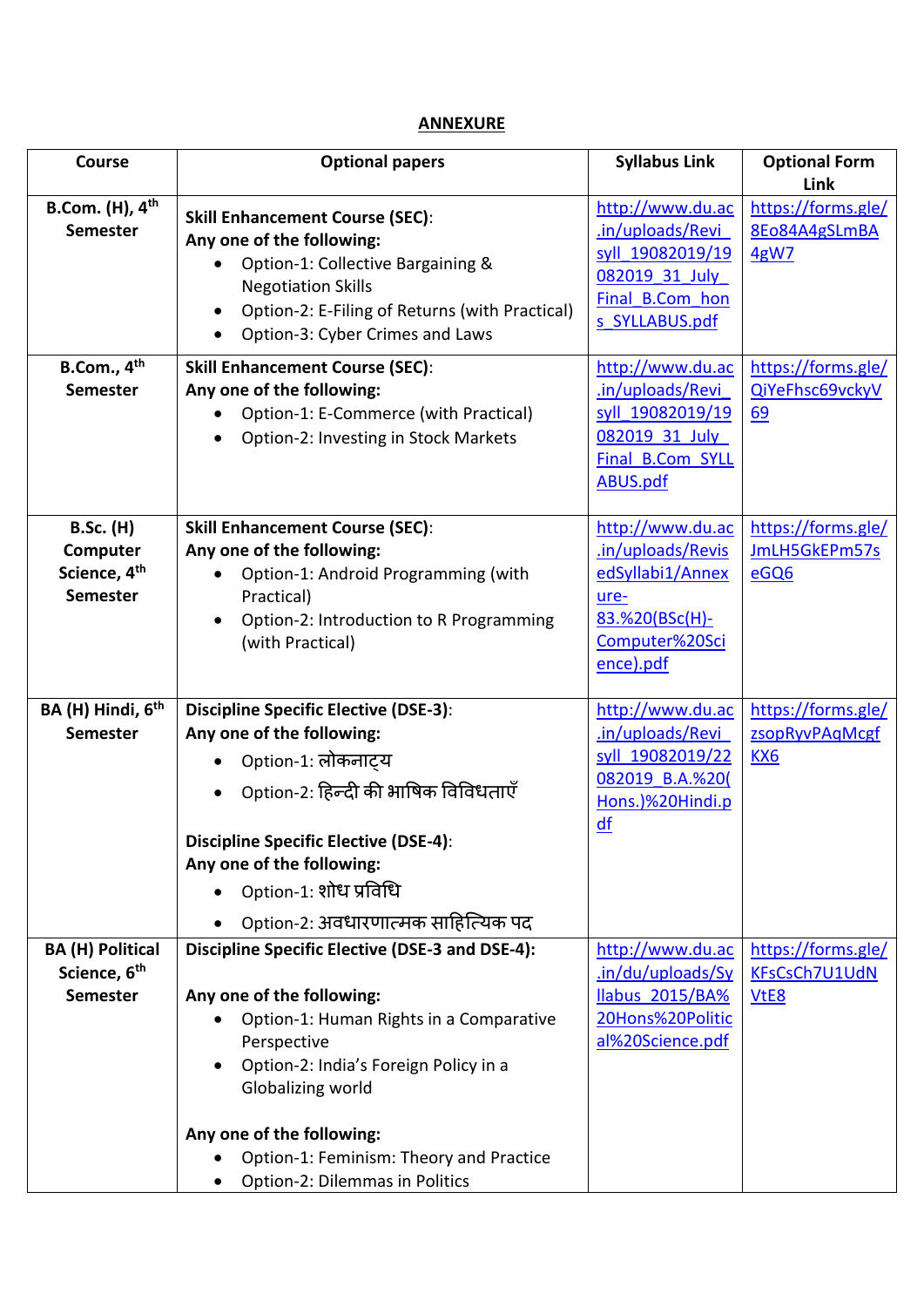| B.Com. $(H)$ , $6th$         | <b>Discipline Specific Elective (DSE-3):</b>                        | http://www.du.ac  | https://forms.gle/ |
|------------------------------|---------------------------------------------------------------------|-------------------|--------------------|
| <b>Semester</b>              | Any one of the following:                                           | .in/uploads/Revi  | HDb7DmiDsNTJZ5     |
|                              | Option-1: Fundamentals of Investment<br>$\bullet$                   | syll 19082019/19  | 5x8                |
|                              | Option-2: Consumer Affairs & Customer                               | 082019 31 July    |                    |
|                              | Care                                                                | Final B.Com hon   |                    |
|                              |                                                                     | s SYLLABUS.pdf    |                    |
|                              | <b>Discipline Specific Elective (DSE-4):</b>                        |                   |                    |
|                              | Any one of the following:                                           |                   |                    |
|                              | Option-1: International Business<br>$\bullet$                       |                   |                    |
|                              | Option-2: Banking and Insurance                                     |                   |                    |
| B.Com., $6th$                | <b>Discipline Specific Elective (DSE-3):</b>                        | http://www.du.ac  | https://forms.gle/ |
| <b>Semester</b>              | Any one of the following:                                           | .in/uploads/Revi  | uPoqWj6UPFPuxu     |
|                              | Option-1: Management Accounting<br>$\bullet$                        | syll 19082019/19  | HP7                |
|                              | Option-2: Banking and Insurance                                     | 082019 31 July    |                    |
|                              |                                                                     | Final B.Com SYLL  |                    |
|                              | <b>Discipline Specific Elective (DSE-4):</b>                        | <b>ABUS.pdf</b>   |                    |
|                              | Any one of the following:                                           |                   |                    |
|                              | <b>Option-1: International Business</b>                             |                   |                    |
|                              | Option-2: Fundamentals of Investment                                |                   |                    |
|                              |                                                                     |                   |                    |
|                              | <b>Skill Enhancement Course (SEC):</b><br>Any one of the following: |                   |                    |
|                              |                                                                     |                   |                    |
|                              | Option-1: Advertising, Personal Selling and<br>Salesmanship         |                   |                    |
|                              | Option-2: Collective Bargaining and<br>$\bullet$                    |                   |                    |
|                              | <b>Negotiation Skills</b>                                           |                   |                    |
| <b>B.Sc. (H)</b>             | <b>Discipline Specific Elective (DSE-3):</b>                        | http://www.du.ac  | https://forms.gle/ |
| Computer                     | Any one of the following:                                           | .in/uploads/Revis | kuyCcVCCSobmn3     |
| Science, 6 <sup>th</sup>     | Option-1: Data Mining (with Practical)                              | edSyllabi1/Annex  | Z <sub>2</sub>     |
| <b>Semester</b>              | Option-2: Information Security (with                                | ure-              |                    |
|                              | Practical)                                                          | 83.%20(BSc(H)-    |                    |
|                              |                                                                     | Computer%20Sci    |                    |
|                              | <b>Discipline Specific Elective (DSE-4):</b>                        | ence).pdf         |                    |
|                              | Any one of the following:                                           |                   |                    |
|                              | Option-1: Machine Learning (with Practical)                         |                   |                    |
|                              | Option-2: Project Work/Dissertation                                 |                   |                    |
| <b>B.Sc. (H)</b>             | <b>Discipline Specific Elective (DSE-3):</b>                        | http://www.du.ac  | https://forms.gle/ |
| Mathematics, 6 <sup>th</sup> | Any one of the following:                                           | .in/uploads/Revis | KuC4Tp93iS5MW      |
| <b>Semester</b>              | Option-1: Mathematical Finance                                      | edSyllabi1/Annex  | pqu <sub>6</sub>   |
|                              | Option-2: Biomathematics                                            | ure-              |                    |
|                              |                                                                     | 74.%20(B.Sc.(Hon  |                    |
|                              | <b>Discipline Specific Elective (DSE-4):</b>                        | s)Maths%20(REVI   |                    |
|                              | Any one of the following:                                           | SED).pdf          |                    |
|                              | Option-1: Number Theory<br>$\bullet$                                |                   |                    |
|                              | Option-2: Linear Programming and                                    |                   |                    |
|                              | Applications                                                        |                   |                    |